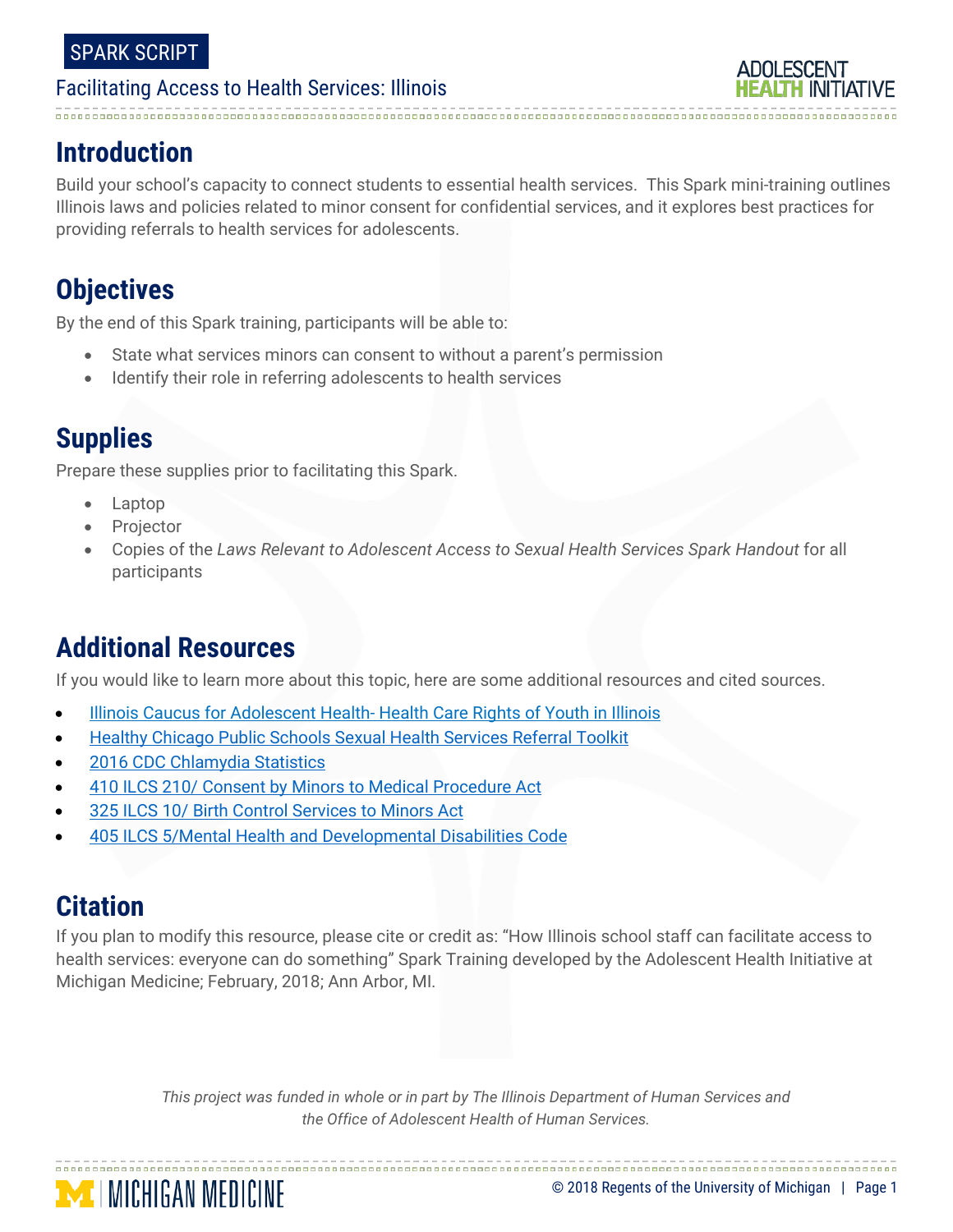

البراء

#### Facilitating Access to Health Services: Illinois



## **Intro/Hook** (3 minutes)

### 1 – TITLE SLIDE: HOW ILLINOIS SCHOOL STAFF CAN FACILITATE ACCESS TO HEALTH SERVICES: EVERYONE CAN DO SOMETHING

#### Introduce yourself/yourselves.

Today we're going to do a 15-minute mini-training, also called a Spark, which is intended to "spark" discussion and learning. In this Spark, we'll focus on the role school staff can play in facilitating access to health services for students – especially when it relates to sensitive topics like sexual health. Sometimes, teachers and other school personnel are uncertain about what they can and cannot say to students about sexual health services – like STD testing and pregnancy prevention – within the limitations of Illinois law and school policies. Hopefully, this discussion will help clarify the issue.

#### **2 – SCENARIO: MR. BROWN AND JAMES**

**First, I'm going to read a scenario about an interaction between a Math teacher and a** student. As I read aloud, be thinking about ways the adult could handle the situation.

#### $\Box$  3 – MR. BROWN

**The** "I'm a high school Math teacher. One of my students, James, came to me after class yesterday to confide that he is concerned that he might have an STD after finding out that his partner was with someone else at a recent party. He wondered if I knew where he could go for testing. Our school doesn't have any policies about referring students for those types of services, and I was caught off guard. This isn't the first time a student has come to me with an issue. I've sent others to the guidance counselor, but I recently learned that she calls their parents. James's parents are very conservative and would be really upset if they found out he was having sex. I told him I would get back with him today. I feel like I am in a bind..."

#### [Pause.]

**MICHIGAN MEDICINE** 

Okay, now let's hear from the student.

## $\Box$  4 – JAMES

**The**  "My name is James. It took me a few days to get up the nerve, but I talked to my Math teacher, Mr. Brown, yesterday after class. I told him that I heard Chris was with someone else at a party recently, and I think I should get tested for STDs. We don't have a clinic in our school so I asked him where I could go without telling my parents. They'd freak out if they knew I was doing that. Mr. Brown said he understood that I needed this to stay private, and said he needed to do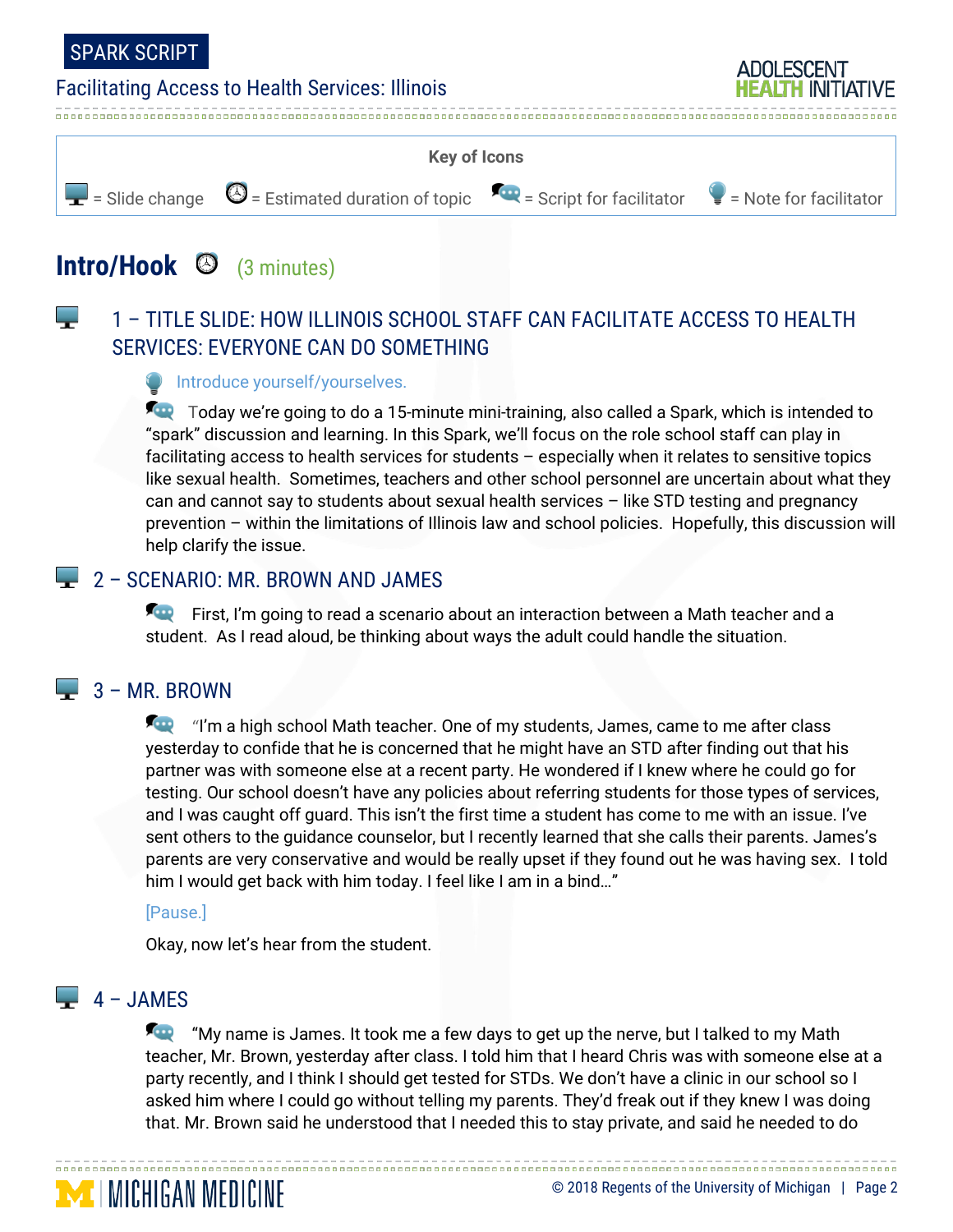some checking to give me the best information. I would have gone to our Counselor, Ms. Wilson, but I heard she calls kids' parents when they ask about this kind of thing. Mr. Brown has always been someone I trust so I'm sure he'll be able to help me tomorrow…"

### $\Box$  5 – DISCUSSION

What are your first reactions to this scenario?

Invite audience to share their thoughts. Possible responses are unsure, uncomfortable, disappointed, concerned. Ask the following questions and allow for brief discussion.

How realistic is this scenario? Could you imagine this happening in your school?

What do you think the intent of the teacher might be?

What are the possible outcomes in this scenario?

## **Key Concepts** (8 minutes)

## $\Box$  6 – THE NEED

**Many adults feel uncomfortable talking with young people about sex, and some are** concerned that talking about it will send a message that they're encouraging risky behaviors. At the same time, data from the 2015 Youth Risk Behavior Survey show that over one fourth of high school students were sexually active.

Of these teens, 43% did not use a condom the last time they had intercourse, and a full two thirds did not use any form of medically prescribed birth control.

### $7 - THE NFFD$

**MICHIGAN MEDICINE** 

**Despite guidelines from the Centers for Disease Control and Prevention calling for sexually** active individuals age 13 and up to be tested for HIV, nearly 90% have never been tested, according to the Youth Risk Behavior Survey.

When we look specifically at Illinois, the trends are similar. In 2015, over 19,000 Illinois teens were diagnosed with chlamydia. Cases were diagnosed in every county in the state, with Cook County ranking number 2 in the nation for reported chlamydia infections. Adolescents ages 15-24 accounted for 66% of all chlamydia infections in 2015. This is especially important because chlamydia is a leading cause of infertility.

Connecting teens to services where they can get testing and treatment for HIV and other STDs, as well as effective pregnancy prevention, is vital to improving the health of young people in Illinois.

### 8 – SEX EDUCATION: IMPORTANT BUT NOT ENOUGH

**We Most schools include some information about sexual health in health classes. However,** teens can be "book smart" in the classroom, but they also need to be able to access contraception or STD testing and treatment if they are (or are planning to become) sexually active. Our role as adults is to help them find where they can go to get those needed services.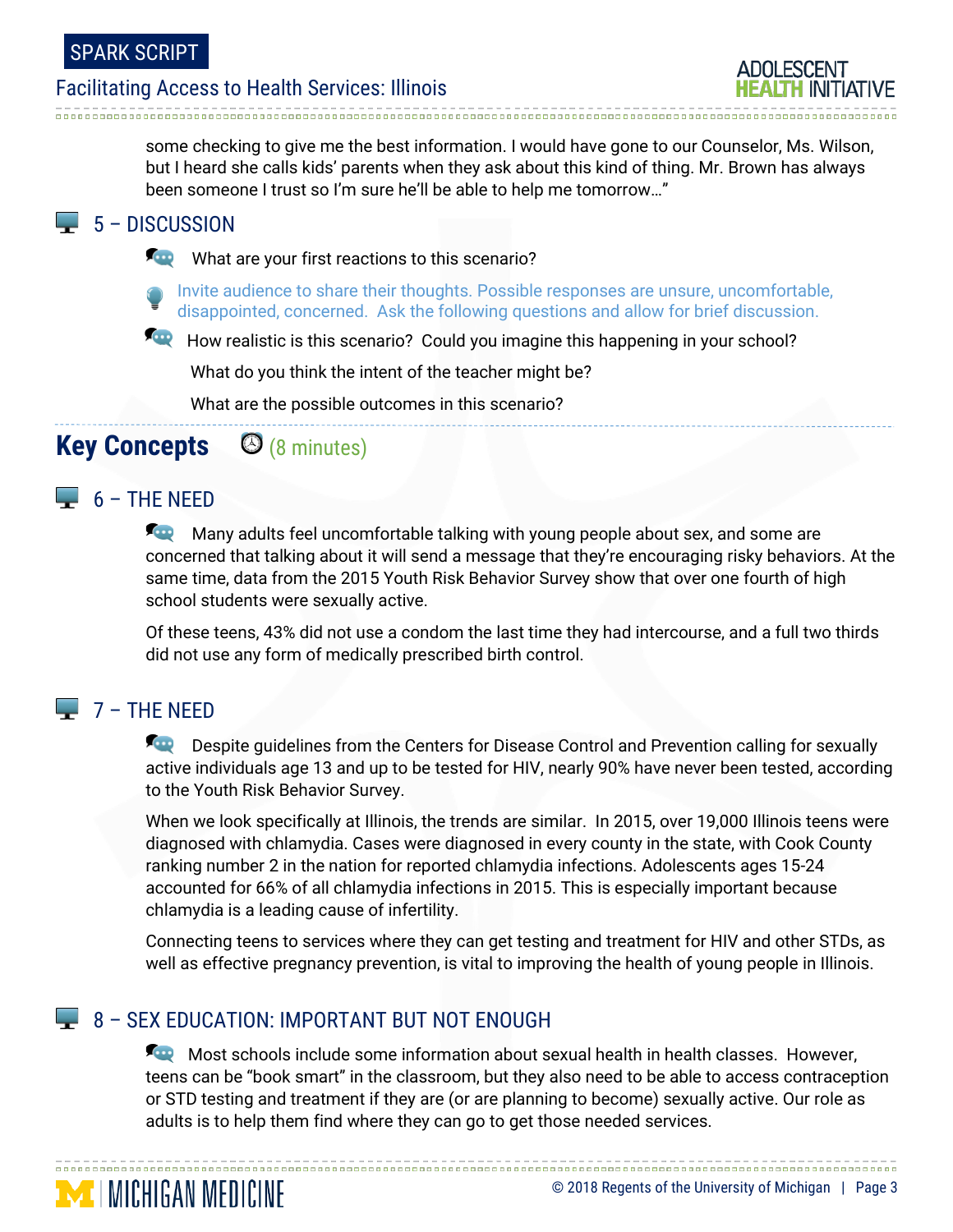## **9 - THE PRIVATE DOCTOR AND CONFIDENTIALITY**

Not surprisingly, school staff are most comfortable referring students to their family doctor. However, while minors are legally allowed to receive sexual health services without a parent's permission, in many health centers, confidentiality is not protected because of the way insurance companies are billed. When private insurance is used, parents receive an Explanation of Benefits statement listing the services the minor received.

It can be difficult to get confidential services in a primary care setting unless the person has Medicaid, which includes some protections for sexual health services, or when a teen receives care at specific health centers whose funding protects minor confidentiality. And we know from research that young people are more likely to seek sexual health services when they have the assurance of confidentiality. If maximum privacy and confidentiality is important to the adolescent, then community-based reproductive health centers, like Title X clinics, offer the maximum safeguards.

Health centers, school staff, and youth-serving professionals can all benefit from learning the basics about what Illinois laws allow or prohibit.

#### $\Box$  10 – ILLINOIS LAW: TRUE OR FALSE?

**MICHIGAN MEDICINE** 

Let's start with a quick quiz to see what you know about Illinois laws. I will be reading four statements. Think to yourself whether you think each is TRUE or FALSE.

- Note: statements are animated to appear one after each click, with the answer showing after the last click. Read each statement aloud before advancing to the next one.
	- 1. Students age 12 and up have the legal right to access confidential services (like mental health and substance use treatment and sexual health services) without a parent's consent.
	- 2. A family planning drug or device (including condoms) can be dispensed or prescribed on school grounds.
	- 3. There is no state law that prohibits school staff from making referrals for STD testing and contraception to family planning agencies.
	- 4. There is no state law that prohibits school staff from assisting a student in obtaining an abortion or make referrals specifically for an abortion.

Allow a few moments for people to think, then click once more at the end to show the answer—all statements are true.

All statements on this slide are true. Reflect on this for a moment. What surprises you? Which statement were you least certain about?

#### Invite a few audience members to share, then continue.

 $\sim$  It is important to note that while school staff can connect a minor to abortion services, the Parental Notice of Abortion Act in Illinois *does* require a healthcare professional to notify the parent or guardian 48 hours in advance of the procedure. While parental notification is not the same as requiring parental consent for the procedure, this is important to keep in mind when having conversations about abortion with minors.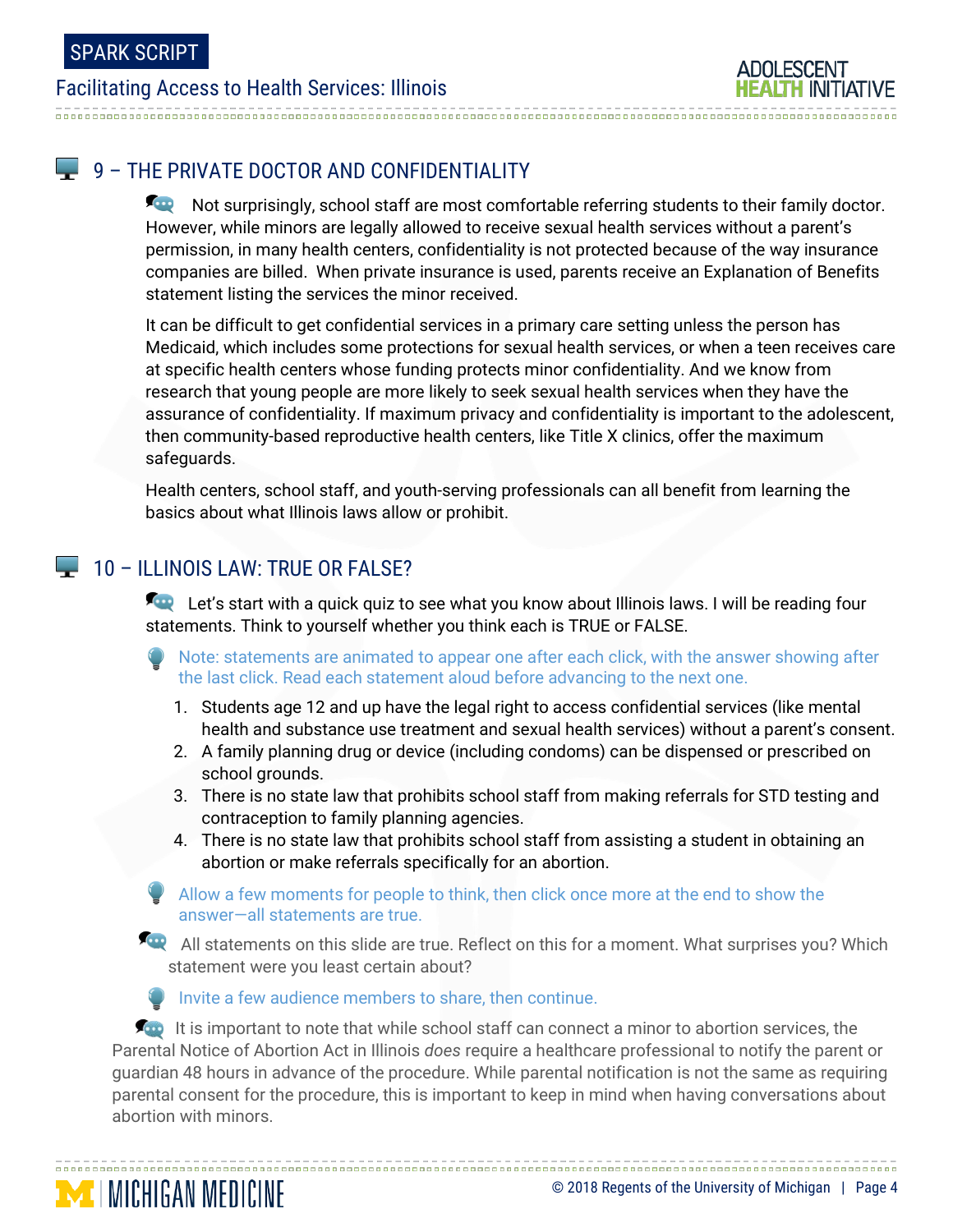Here is a handout that explains some of the key Illinois laws in greater depth. Feel free to reference it later if you have more questions.

#### $\Box$  11–THE LAW IN ACTION

**Let's apply the law to some specific situations.** 

Click through the slides so that the questions and then answers appear.

- **1.** Are teachers required to work through the school counselor or nurse to give students referrals to outside agencies? Answer: **NO**
	- 2. Is the school counselor or teacher required to tell the parents if a student discloses that they are sexually active and would like to get birth control? Answer: **NO**
	- 3. Would a school counselor or teacher be allowed to tell a student where they can get contraception? Answer: **YES.**
	- 4. Can a health teacher do a condom demonstration? **YES**

To recap, teachers and any other school personnel may make referrals for any sexual health services to teens without parent permission or notification.

#### 12 –IMPORTANT CONSIDERATIONS

It's always best to encourage students to talk to their parents or other trusted adults about these issues. A school staff person can talk with the student about what that might look like and offer to be a part of the conversation.

There may be situations, however, where the student is adamant about not wanting their parent to know. In those situations, our first instinct is to refer to a counselor, school nurse, or a schoolbased health center.

And that makes sense, because these school professionals may have more training and often more comfort in these areas.

BUT...students may not feel comfortable, have a rapport, or have easy access to these professionals. So ultimately everyone in the school needs to be informed and have the knowledge and skill to make referrals.

## **Application** (4 minutes)

#### $\Box$  13– WE ALL PLAY A PART

**MICHIGAN MEDICINE** 

No matter what your role, whether a teacher, counselor, nurse, administrative assistant, principal, or other role, you can help students access the health services they need. Most of us do this because we care about kids and we want them to be healthy and supported.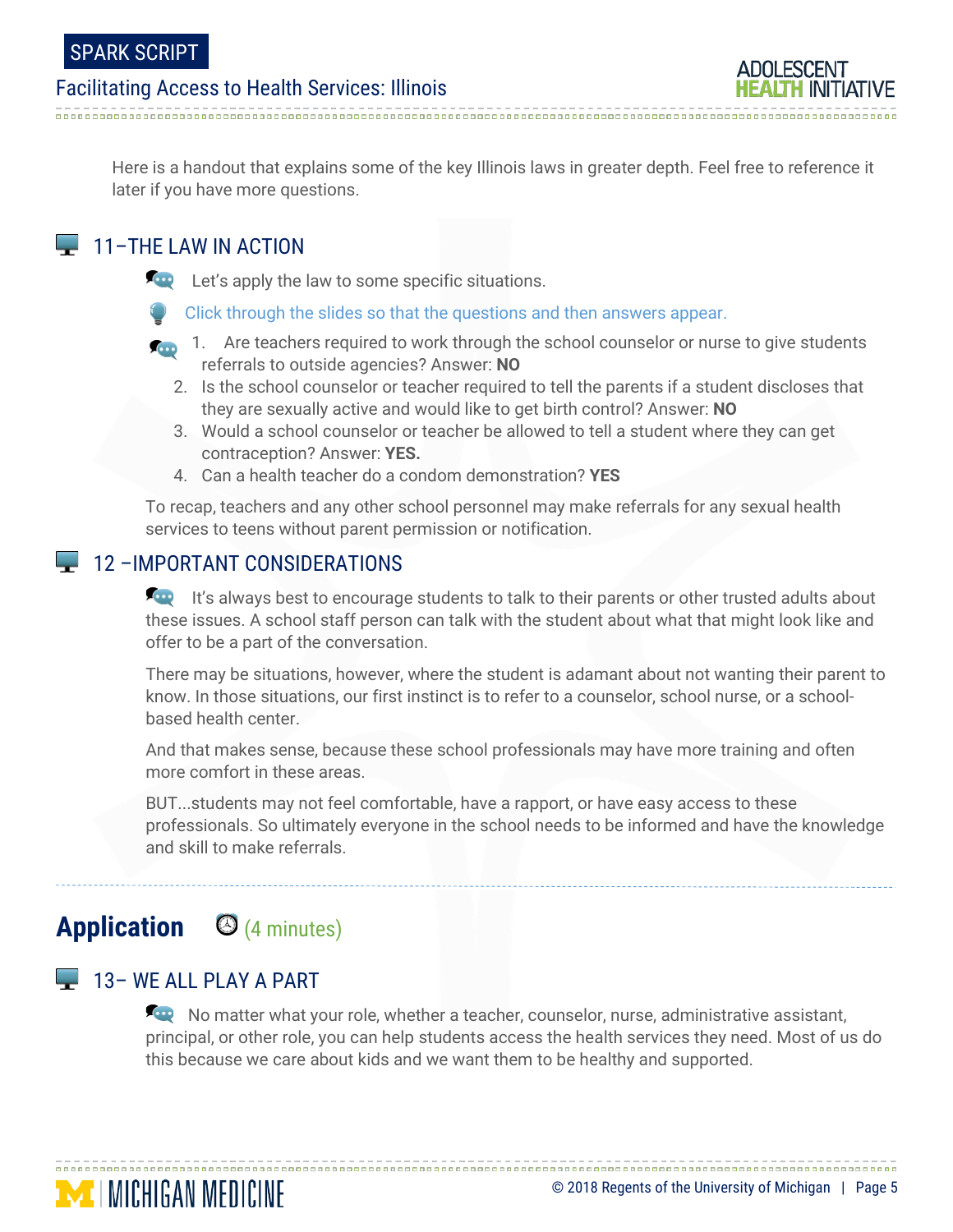Students tend to come to a school staff person for a reason. It's because they trust you and it often takes a lot of courage for them to confide in you. We want to make sure that all of you have the information, comfort, and resources to make the connection for students.

### $\Box$  14 – HOW WE CAN HELP

Here are some things that we have seen other sites use effectively in their schools.

- Develop a list of providers and resources that young people may need to access confidential health services.
- Identify staff in the building who are the "go to people" for helping students identify and access needed providers.
- Utilize student-developed posters or other PSA materials in highly visible areas.

What other ideas do you have?

#### $\Box$  15 – REFERRAL LIST

A referral list can be a really helpful tool. Develop a list of providers and resources that young people may need to access confidential health services (e.g., suicide prevention, substance use, sexual assault, STD testing and treatment). The list can be vetted by school leaders and community partners. The list is only effective if people know about it and can easily access it!

## <sup>16</sup>–POSTERS

Student-developed posters or other awareness materials can be put in bathroom stalls or other highly visible areas. These posters can be about a number of health-related topics, including sexual health. What other ideas do you have?

#### $\Box$  17– HOW WILL WE HELP?

**MICHIGAN MEDICINE** 

Let's close with a think-pair-share discussion. Turn to the person sitting next to you, and discuss what role you could play.

Discussion Prompts:

- Which strategies would be most realistic in our school?
- Which strategies might have the biggest impact?
- What would need to be in place for this to happen?